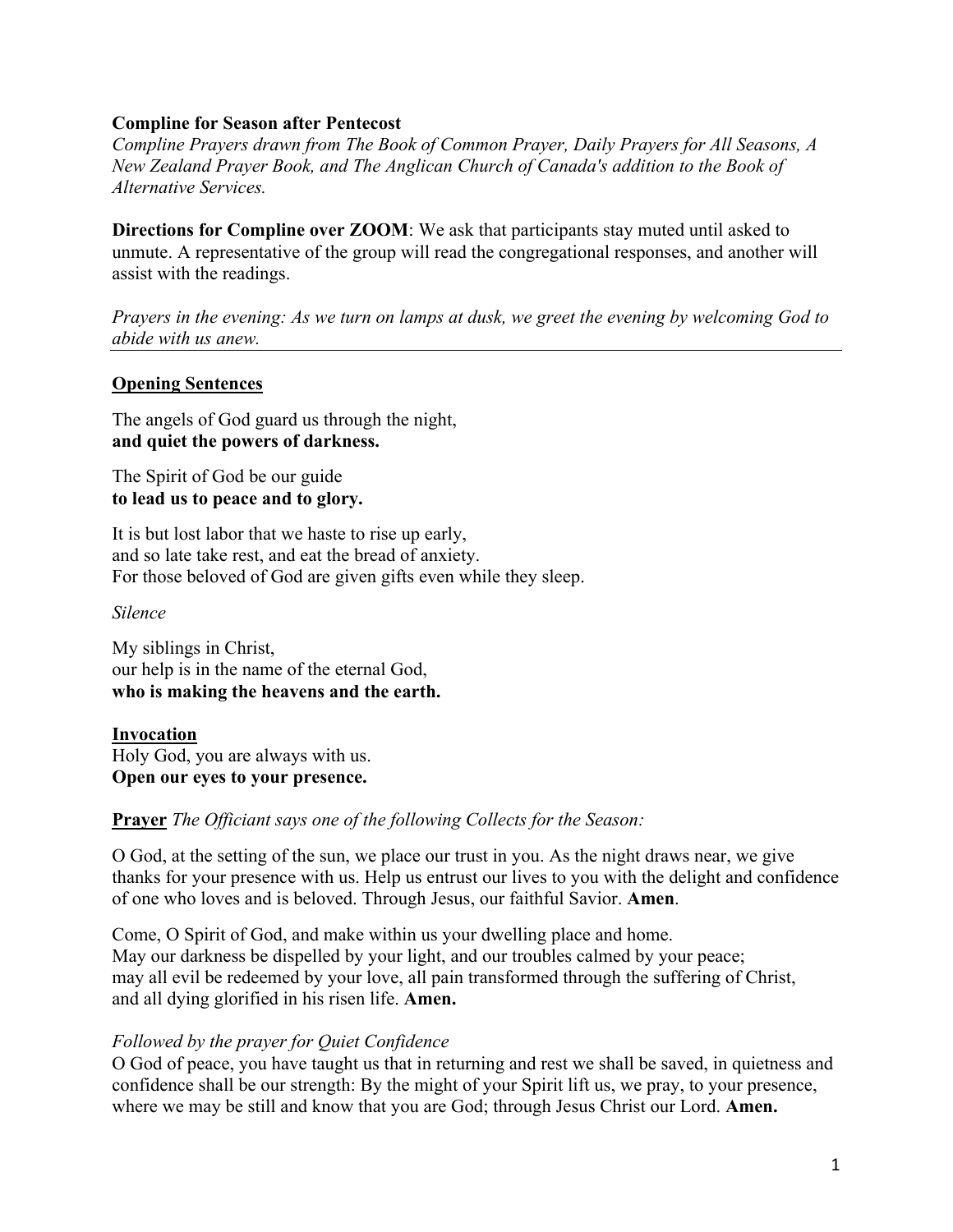# **Psalm, Scripture and Meditation**

*Posted weekly on the website, officiant 'shares' screen.*

### **Prayers of Intercession**

The cares of our hearts **We entrust to you, O God.**

The needs of your Church **We entrust to you, O God.**

The wounds of the world **We entrust to you, O God.**

The hopes we carry **We entrust to you, O God.**

The deep desire for peace **We entrust to you, O God.**

*Here, the people may add particular intercessions or thanksgivings.*

With all our lives and all our holy longings **We praise you and trust your love for us, O Lover of our souls. Amen**

# **The Prayers, continued** *(BCP 1979)*

Into your hands, O God, I commend my spirit, **for you have redeemed me, O God of truth and love.**

Keep me, O God, as the apple of an eye; **hide me under the shadow of your wings.**

Lord, have mercy. **Christ, have mercy.** Lord, have mercy.

#### **The Lord's Prayer**

**Our Father, who art in heaven, hallowed be thy Name, thy kingdom come, thy will be done, on earth as it is in heaven.**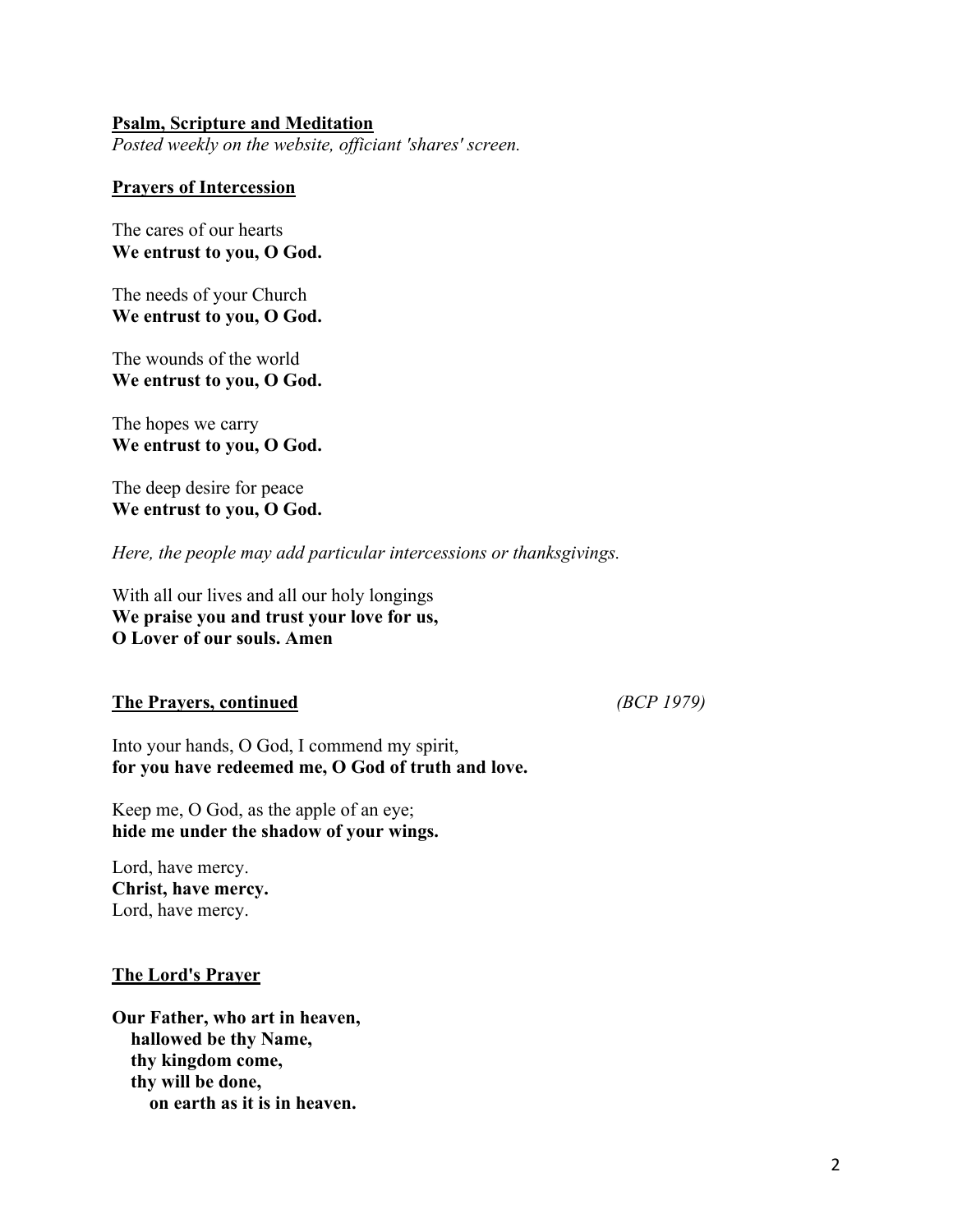**Give us this day our daily bread. And forgive us our trespasses, as we forgive those who trespass against us. And lead us not into temptation, but deliver us from evil. For thine is the kingdom, and the power, and the glory, for ever and ever. Amen.**

Lord, hear our prayer; **And let our cry come to you.** Let us pray.

# *The Officiant then says one/more of the following Collects/Prayers:*

Keep watch, dear Lord, with those who work, or watch, or weep this night, and give your angels charge over those who sleep. Tend the sick, Lord Christ; give rest to the weary, bless the dying, soothe the suffering, pity the afflicted, shield the joyous; and all for your love's sake. **Amen.**

Be present, merciful God, and protect us through the silent hours of this night so that we who are wearied by the changes and chances of this fleeting world may rest in your eternal changelessness; through Jesus Christ our Lord. **Amen.** 

Gracious God, support us all the day long, until the shadows lengthen, and the evening comes, and the busy world is hushed, and the fever of life is over, and our work is done. Then in your mercy, grant us a safe lodging, and a holy rest, and peace at the last. **Amen**.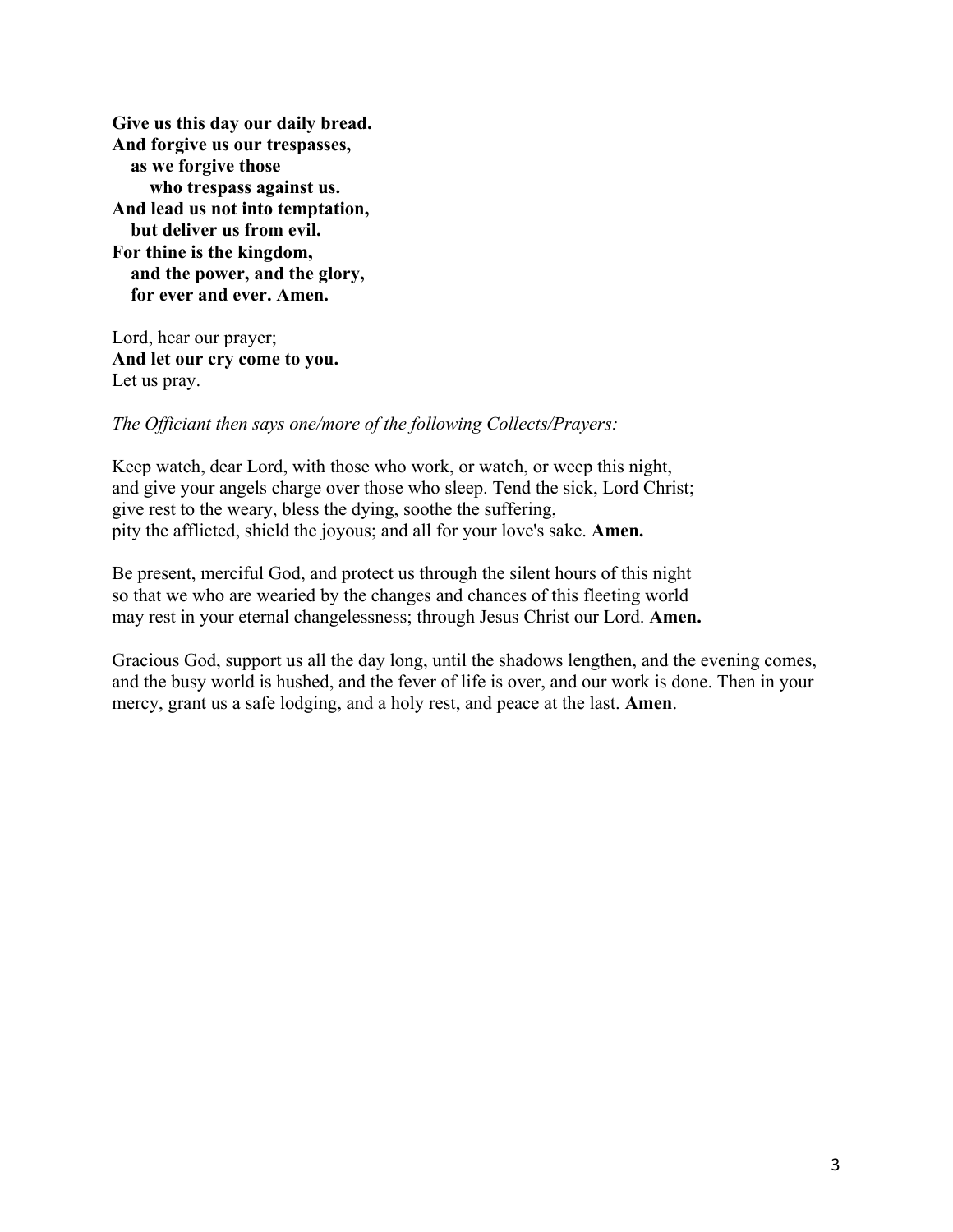**Concluding Prayer** 

*Officiant chooses one of the following*

# **Form I, A Prayer attributed to St. Francis** *BCP, p 833*

Lord, make us instruments of your peace. Where there is hatred, let us sow love; where there is injury, pardon; where there is discord, union; where there is doubt, faith; where there is despair, hope; where there is darkness, light; where there is sadness, joy. Grant that we may not so much seek to be consoled as to console; to be understood as to understand; to be loved as to love. For it is in giving that we receive; it is in pardoning that we are pardoned; and it is in dying that we are born to eternal life. **Amen.**

**Form II, A Prayer for Night** *(A New Zealand Prayer Book)*

Lord, it is night. The night is for stillness. Let us be still in the presence of God. It is night after a long day. What has been done has been done; what has not been done has not been done; let it be.

The night is dark. Let our fears of the darkness of the world and of our own lives rest in you.

The night is quiet. Let the quietness of your peace enfold us, all dear to us, and all who have no peace.

The night heralds the dawn. Let us look expectantly to a new day, new joys, new possibilities. In your name we pray. **Amen.**